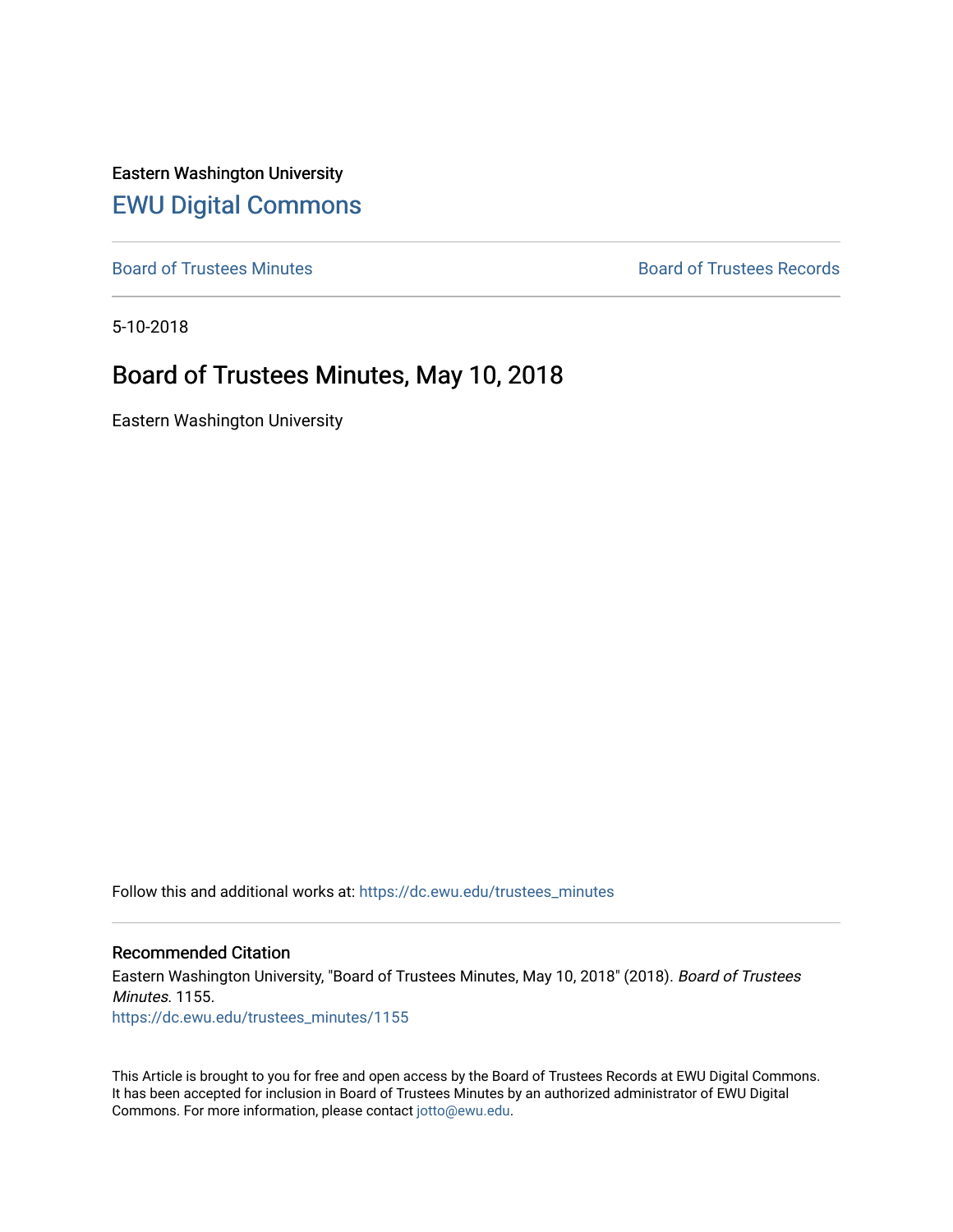

# **BOARD OF TRUSTEES Regular Meeting Agenda Spokane Campus**

**May 10-11, 2018**

Note: all times are approximate Committee of the Whole ~ May 11 at 8:30 a.m. – Spokane, PBS 101 Executive Session  $\sim$  May 11 at 8:00 am and 12:00 pm – PBS 204 Regular Meeting ~ May 11 at 1:00 p.m. – Spokane, PBS 101

#### **Thursday, May 10, 2018**

**BOT Audit Committee Meeting –** Spokane Campus, SEWC 316, 11:30 am – 1:00 pm

**Work Session –** Spokane Campus, SEWC 131

| $1:00-1:10$   | <b>Student Spotlight</b>                                                        | <b>Student Trustee Leah Nemeth</b>                                                                             |  |  |
|---------------|---------------------------------------------------------------------------------|----------------------------------------------------------------------------------------------------------------|--|--|
| $1:10-1:45$   | <b>Discussion Topics from February 2018 Meeting:</b><br>- Student Mental Health | attachment<br><b>Stacey Foster</b><br>Amy Johnson<br><b>Tricia Hughes</b><br>Rob Quackenbush<br>Heidi Schnebly |  |  |
| $1:45-2:30$   | - Strategic Plan Update                                                         | Scott Gordon<br>Mary Cullinan                                                                                  |  |  |
| $2:30-2:45$   | - Strategic Plan / Diversity Update                                             | Shari Clarke                                                                                                   |  |  |
| $2:45-3:30$   | - Strategic Plan / Athletics Update                                             | Lynn Hickey<br><b>Mary Voves</b>                                                                               |  |  |
| $3:30-4:30$   | - Capital Campaign Update                                                       | Angela Jones<br>attachment<br><b>Scott Gordon</b>                                                              |  |  |
| $4:30 - 5:00$ | <b>Retreat Planning</b>                                                         | Uriel Iniguez                                                                                                  |  |  |
| 5:00-5:30     | Reception – Spokane, SEWC Gallery                                               | All, Summer Session Staff, Jon Anderson,<br>Pui-Yan Lam                                                        |  |  |
| 5:30-7:00     | Dinner – Spokane, SEWC Gallery                                                  | BOT, Brenda Blazekovic, Kathryn Fairbanks,<br>Scott Gordon, Jon Anderson, John Neace,<br>Pui-Yan Lam           |  |  |

"Eastern Washington University strives to satisfy all requests for special access needs for persons with disabilities. Requests for such accommodation are welcome and may be made by calling the President's Office, (509) 359-4648."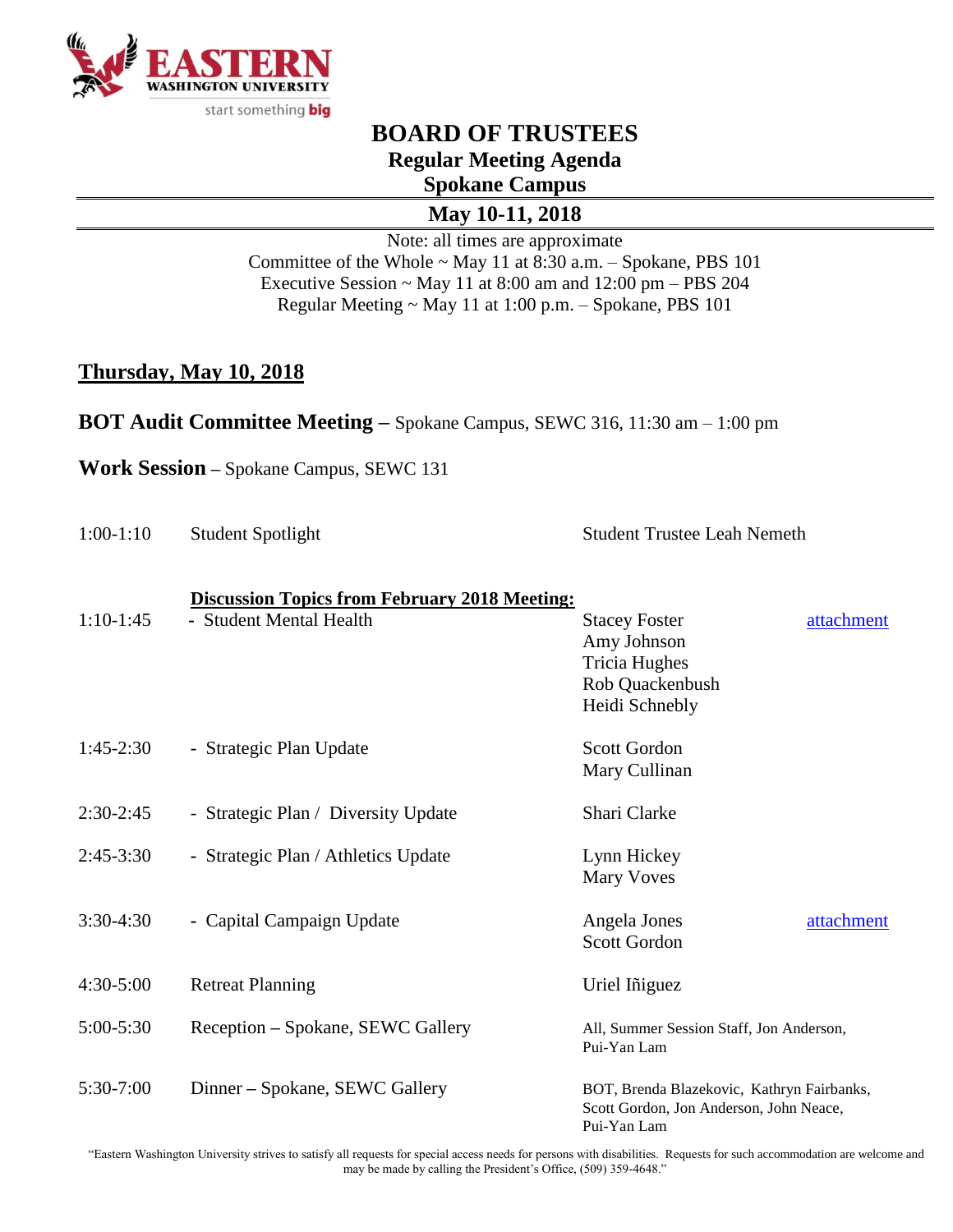

#### **Friday, May 11, 2018**

8:00-9:00 **Executive Session** (PBS 204)

#### **Committee of the Whole** (PBS Auditorium 101)

| 9:00-9:05       | Call to Order & Quorum<br>Chair Uriel Iñiguez                               |                              |            |
|-----------------|-----------------------------------------------------------------------------|------------------------------|------------|
| $9:05-9:15$     | <b>Foundation Update</b>                                                    | Angela Jones<br>Mike Ekins   |            |
| $9:15-9:25$     | Legislative Updates                                                         | David Buri                   |            |
| $9:25-9:55$     | <b>Affirmative Action Report</b>                                            | <b>Kim Davis</b>             | attachment |
| $9:55 - 10:00$  | <b>OMBE Participation for Purchasing/Public Works</b>                       | Mary Voves                   | attachment |
| 10:00-10:20     | College Spotlight – College of Social<br>Sciences (CSS)                     | Jon Anderson                 | attachment |
| 10:20-10:30     | <b>Break</b>                                                                |                              |            |
| $10:30-11:15$   | First Read of Budget                                                        | <b>Mary Voves</b>            | attachment |
| $11:15 - 11:45$ | Public Records, Open Public Meetings,<br><b>Records Retention Refresher</b> | Annika Scharosch             | attachment |
| 11:45-12:00     | Policies                                                                    | Joe Fuxa<br>Annika Scharosch | attachment |

- *Chapter 172-135 WAC – Mandatory Medical Leave of Absence and Return*
- *Chapter 172-139 WAC – Commercial Activities*
- *EWU 402-01 – Sexual Misconduct and Title IX Responsibilities*
- *EWU 402-02 – Diversity and Nondiscrimination*
- *EWU 403-02 – Shared Leave*
- *EWU 603-10 – Service Animals*
- *EWU 901-04 – Bullying Prevention and Response*

12:00-1:00 **Executive Session** (PBS 204) May be held for purposes authorized in

RCW 42.30.110 and/or RCW 42.30.140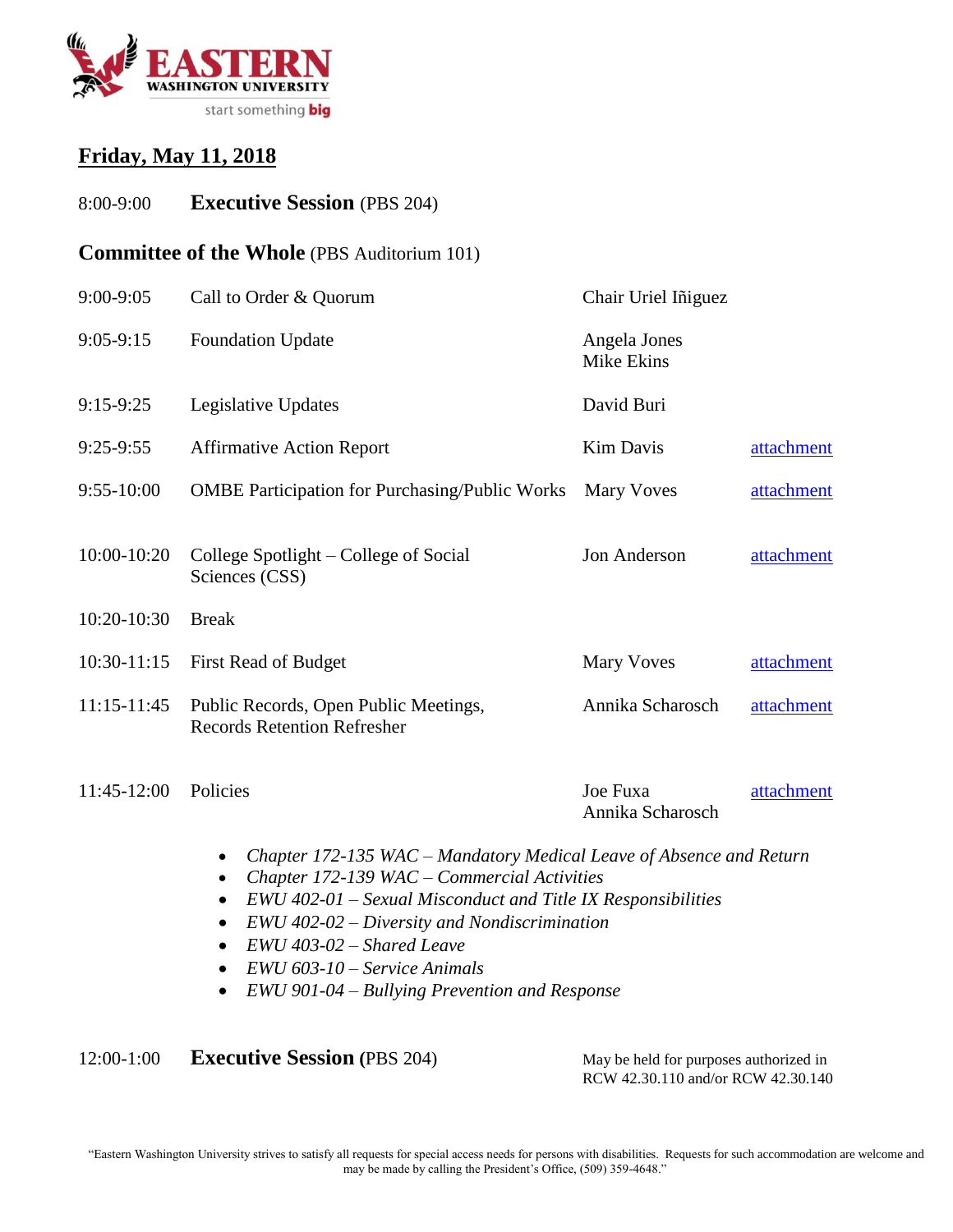

#### **Friday, May 11, 2018**

# **Board of Trustees' Regular Meeting** (PBS Auditorium 101)

| $1:00-1:15$ | University President's Report<br><b>EWUber Video</b><br>$\bullet$<br>$\bullet$                                                                                                                                                                                                                                                           | Acknowledgment of CSS Students<br><b>Bloomsday Update</b>                                                                                       | Dr. Mary Cullinan<br>Carl Combs | attachment |  |  |
|-------------|------------------------------------------------------------------------------------------------------------------------------------------------------------------------------------------------------------------------------------------------------------------------------------------------------------------------------------------|-------------------------------------------------------------------------------------------------------------------------------------------------|---------------------------------|------------|--|--|
| $1:15-1:30$ | $\bullet$<br>$\bullet$<br><b>CASE</b> Award                                                                                                                                                                                                                                                                                              | <b>Board Reports/Acknowledgements</b><br>Recognition of Summer Session<br>Trustees' Award Recipient and Nominees<br><b>Tenure and Promotion</b> | Chair Uriel Iniguez             |            |  |  |
| $1:30-1:45$ | <b>Organization Presidents' Reports</b><br>attachment<br>Faculty Organization, Esteban Rodriquez-Marek<br>٠<br>Associated Students, Gaige Baisch<br>$\bullet$<br>Washington Federation of State Employees, Barbara Boots<br>United Faculty of Eastern, Michael Conlin<br>$\bullet$<br>Public School Employees, Tracy Durbin<br>$\bullet$ |                                                                                                                                                 |                                 |            |  |  |
| $1:45-2:00$ | <b>Public Comment</b>                                                                                                                                                                                                                                                                                                                    |                                                                                                                                                 |                                 |            |  |  |
| $2:00-2:30$ | <b>Action Items</b><br><b>Discussion Action Items</b><br>$\bullet$<br>Review and approval of essential terms of lease for Catalyst building<br>O<br>Mandatory Leave of Absence for Students (emergency regulation)<br>$\circ$                                                                                                            |                                                                                                                                                 |                                 |            |  |  |
|             | O                                                                                                                                                                                                                                                                                                                                        | <b>Consent Action Items</b><br>Approval of Tenure and Promotion                                                                                 |                                 | attachment |  |  |
|             | O                                                                                                                                                                                                                                                                                                                                        | Minutes of the February 23, 2018 Board of Trustees'<br>Meeting                                                                                  |                                 | attachment |  |  |
|             | O                                                                                                                                                                                                                                                                                                                                        | Collective Bargaining Agreement with Public School<br>Employee's union                                                                          |                                 | attachment |  |  |
|             | $\circ$                                                                                                                                                                                                                                                                                                                                  | Harold and Verna Kleiner Scholarship Award Recipient                                                                                            |                                 | attachment |  |  |